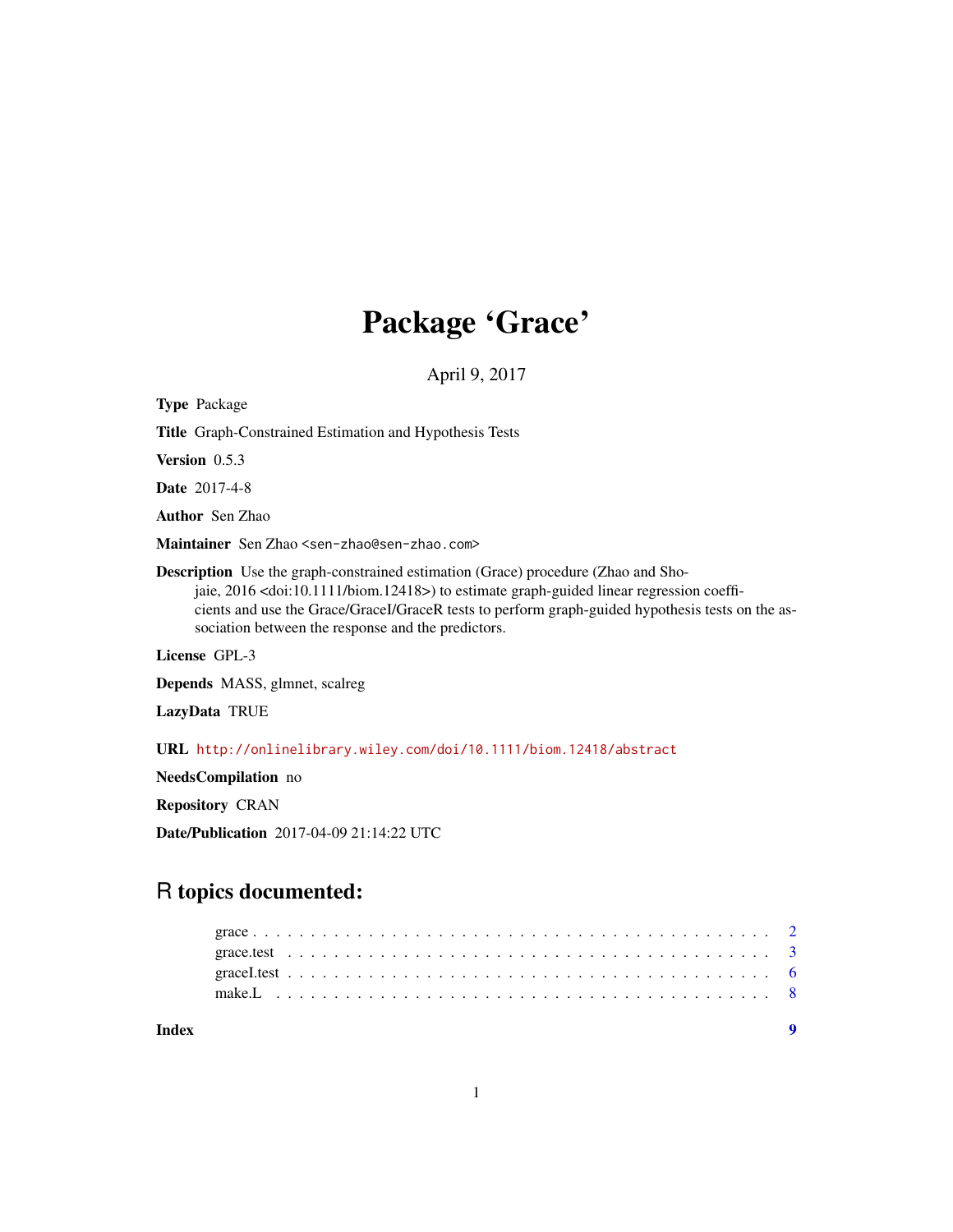<span id="page-1-0"></span>

#### Description

Calculate coefficient estimates of Grace based on methods described in Li and Li (2008).

# Usage

grace(Y, X, L, lambda.L, lambda.1=0, lambda.2=0, normalize.L=FALSE, K=10, verbose=FALSE)

# Arguments

| Y           | outcome vector.                                                                                                                                                       |
|-------------|-----------------------------------------------------------------------------------------------------------------------------------------------------------------------|
| X           | matrix of predictors.                                                                                                                                                 |
| L           | penalty weight matrix L.                                                                                                                                              |
| lambda.L    | tuning parameter value for the penalty induced by the L matrix (see details). If a<br>sequence of lambda. L values is supplied, K-fold cross-validation is performed. |
| lambda.1    | tuning parameter value for the lasso penalty (see details). If a sequence of<br>lambda.1 values is supplied, K-fold cross-validation is performed.                    |
| lambda.2    | tuning parameter value for the ridge penalty (see details). If a sequence of<br>lambda.2 values is supplied, K-fold cross-validation is performed.                    |
| normalize.L | whether the penalty weight matrix L should be normalized.                                                                                                             |
| К           | number of folds in cross-validation.                                                                                                                                  |
| verbose     | whether computation progress should be printed.                                                                                                                       |

### Details

The Grace estimator is defined as

$$
(\hat{\alpha}, \hat{\beta}) = \arg\min_{\alpha, \beta} \|Y - \alpha \mathbf{1} - X\beta\|_2^2 + lambda \cdot L(\beta^T L \beta) + lambda \cdot \mathbf{1}\|\beta\|_1 + lambda \cdot 2\|\beta\|_2^2
$$

In the formulation, L is the penalty weight matrix. Tuning parameters lambda.L, lambda.1 and lambda.2 may be chosen by cross-validation. In practice, X and Y are standardized and centered, respectively, before estimating  $\hat{\beta}$ . The resulting estimate is then rescaled back into the original scale. Note that the intercept  $\hat{\alpha}$  is not penalized.

The Grace estimator could be considered as a generalized elastic net estimator (Zou and Hastie, 2005). It penalizes the regression coefficient towards the space spanned by eigenvectors of L with the smallest eigenvalues. Therefore, if L is informative in the sense that  $L\beta$  is small, then the Grace estimator could be less biased than the elastic net.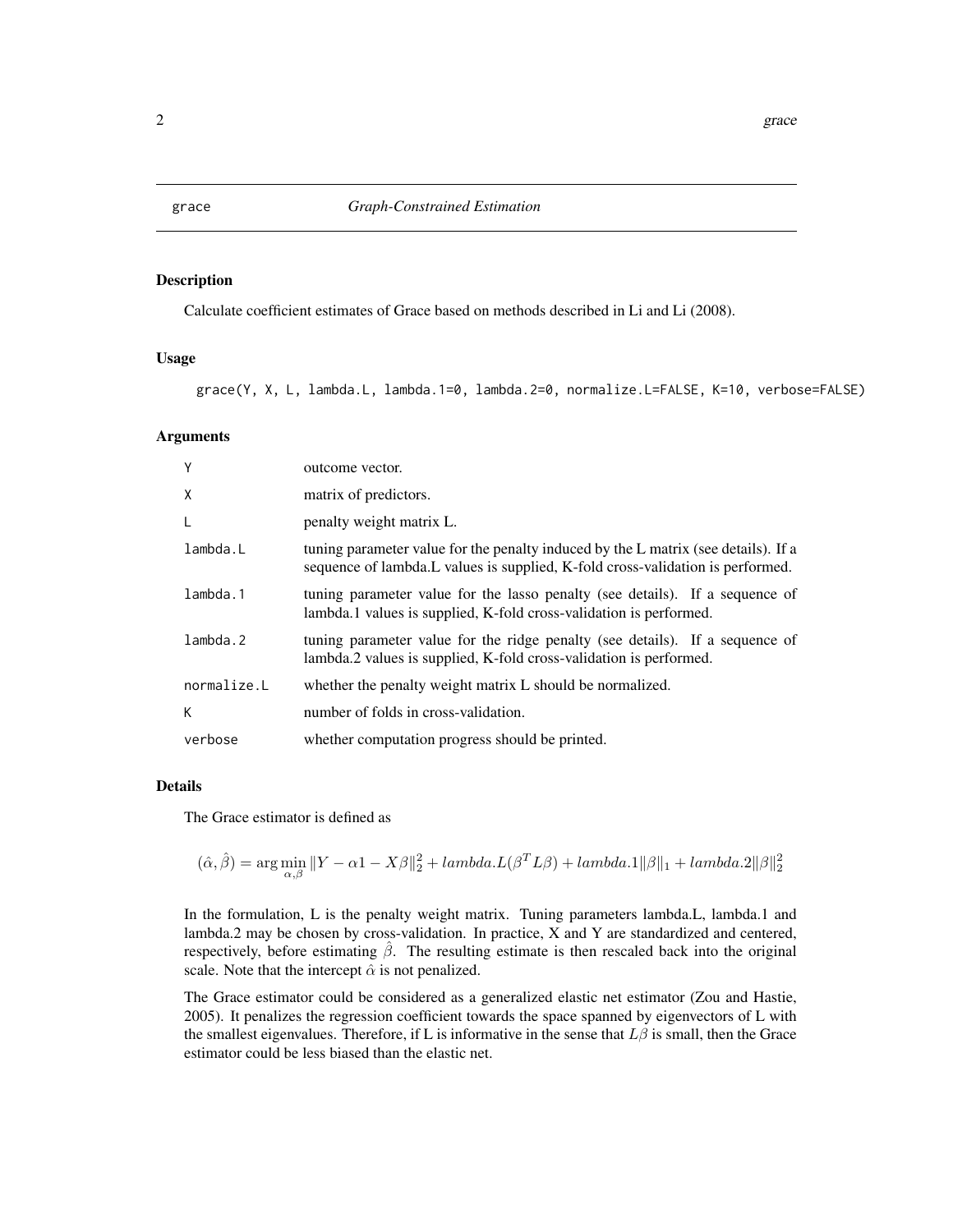#### <span id="page-2-0"></span>grace.test 3

#### Value

An R 'list' with elements:

| intercept | fitted intercept.               |
|-----------|---------------------------------|
| beta      | fitted regression coefficients. |

#### Author(s)

Sen Zhao

## References

Zou, H., and Hastie, T. (2005). Regularization and variable selection via the elastic net. Journal of the Royal Statistical Society: Series B, 67, 301-320.

Li, C., and Li, H. (2008). Network-constrained regularization and variable selection for analysis of genomic data. Bioinformatics, 24, 1175-1182.

#### Examples

```
set.seed(120)
n < - 100p <- 200
L \le - matrix(0, nrow = p, ncol = p)
for(i in 1:10){
L[((i - 1) * p / 10 + 1), ((i - 1) * p / 10 + 1): (i * (p / 10))] <- -1
}
diag(L) <-0ind <- lower.tri(L, diag = FALSE)
L[ind] < -t(L)[ind]diag(L) <- -rowSums(L)
beta \leq c (rep(1, 10), rep(0, p - 10))
Sigma \le solve(L + 0.1 \star diag(p))
sigma.error <- sqrt(t(beta) %*% Sigma %*% beta) / 2
X \le - mvrnorm(n, mu = rep(0, p), Sigma = Sigma)
Y \leftarrow c(X \times X \text{ beta } + \text{norm}(n, sd = sigma_error))\text{grace}(Y, X, L, \text{lambda.L} = c(0.08, 0.12), \text{lambda.2} = c(0.08, 0.12))
```
grace.test *Graph-Constrained Hypothesis Testing Procedure*

#### Description

Test for the association between Y and each column of X using the Grace test based on Zhao and Shojaie (2016).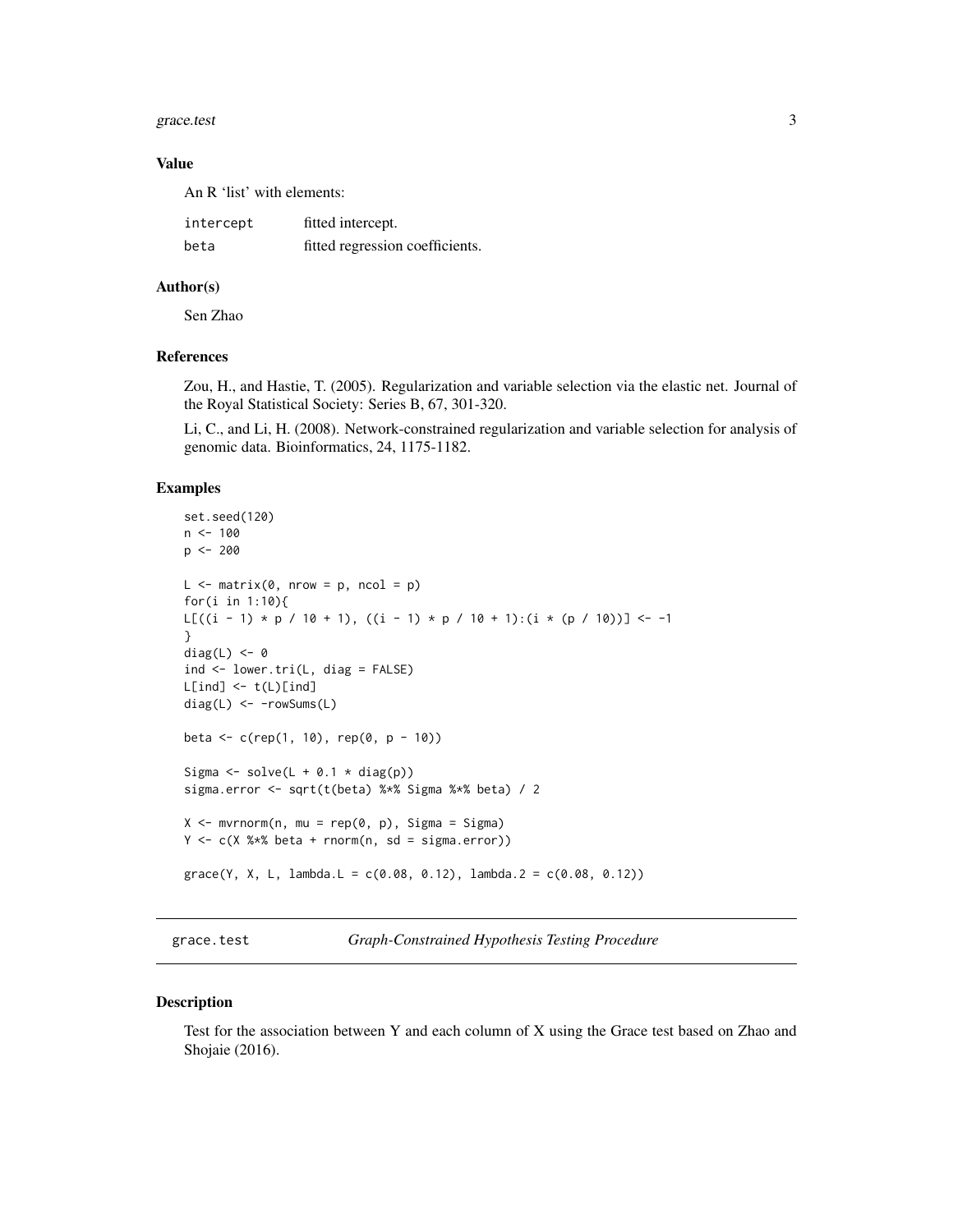#### Usage

```
grace.test(Y, X, L=NULL, lambda.L=NULL, lambda.2=0, normalize.L=FALSE,
eta=0.05, C=4*sqrt(3), K=10, sigma.error=NULL, verbose=FALSE)
```
### **Arguments**

| Y           | outcome vector.                                                                                                                                                                                       |
|-------------|-------------------------------------------------------------------------------------------------------------------------------------------------------------------------------------------------------|
| X           | matrix of predictors.                                                                                                                                                                                 |
| L           | penalty weight matrix L.                                                                                                                                                                              |
| lambda.L    | tuning parameter value for the penalty induced by the L matrix (see details). If a<br>sequence of lambda. L values is supplied, K-fold cross-validation is performed.                                 |
| lambda.2    | tuning parameter value for the ridge penalty (see details). If a sequence of<br>lambda.2 values is supplied, K-fold cross-validation is performed.                                                    |
| normalize.L | whether the penalty weight matrix L should be normalized.                                                                                                                                             |
| eta         | sparsity parameter $\eta$ (see details).                                                                                                                                                              |
| C           | parameter for the initial estimator (see details). It could also be "cv" or "scaled.lasso",<br>in which case cross-validation or the scaled lasso are applied to estimate the ini-<br>tial estimator. |
| К           | number of folds in cross-validation.                                                                                                                                                                  |
| sigma.error | error standard deviation. If NULL, scaled lasso is then applied to estimate it.                                                                                                                       |
| verbose     | whether computation progress should be printed                                                                                                                                                        |

#### Details

This function performs the Grace test (if lambda.2 = 0), the GraceI test (if lambda.L = 0) and the GraceR test as introduced in Zhao and Shojaie (2016). The Grace tests examine the null hypothesis  $\beta_i = 0$  conditional on all other covariates, even if the design matrix X has more covariates (columns) than observations (rows). Network information on associations between covariates, which is represented by the  $L$  matrix, could be used to improve the power of the test. When  $L$  is informative (see Zhao and Shojaie (2016) for details), the Grace test is expected to deliver higher power than the GraceI test and other competing methods which ignores the network information (see e.g. Buhlmann (2013), van de Geer et al. (2014), Zhang and Zhang (2014)). When L is potentially uninformative or inaccurate, the GraceR test could be used. Using data-adaptive choices (e.g. by cross-validation) of lambda.L and lambda.2, the GraceR test could adaptively choose the amount of outside information to be incorporated, which leads to more robust performance. Regardless of the informativeness of  $L$ , type-I error rates of the Grace, GraceI and GraceR tests are asymptotically controlled.

The Grace tests are based on the following Grace estimator:

$$
(\hat{\alpha}, \hat{\beta}) = \arg\min_{\alpha, \beta} \|Y - \alpha \mathbf{1} - X\beta\|_2^2 + lambda.L(\beta^T L \beta) + lambda.2\|\beta\|_2^2
$$

In the formulation, L is the penalty weight matrix. Tuning parameters lambda.L and lambda.2 may be chosen by cross-validation. In practice, X and Y are standardized and centered, respectively, before estimating  $\beta$ . The resulting estimate is then rescaled back into the original scale. Note that the intercept  $\hat{\alpha}$  is not penalized.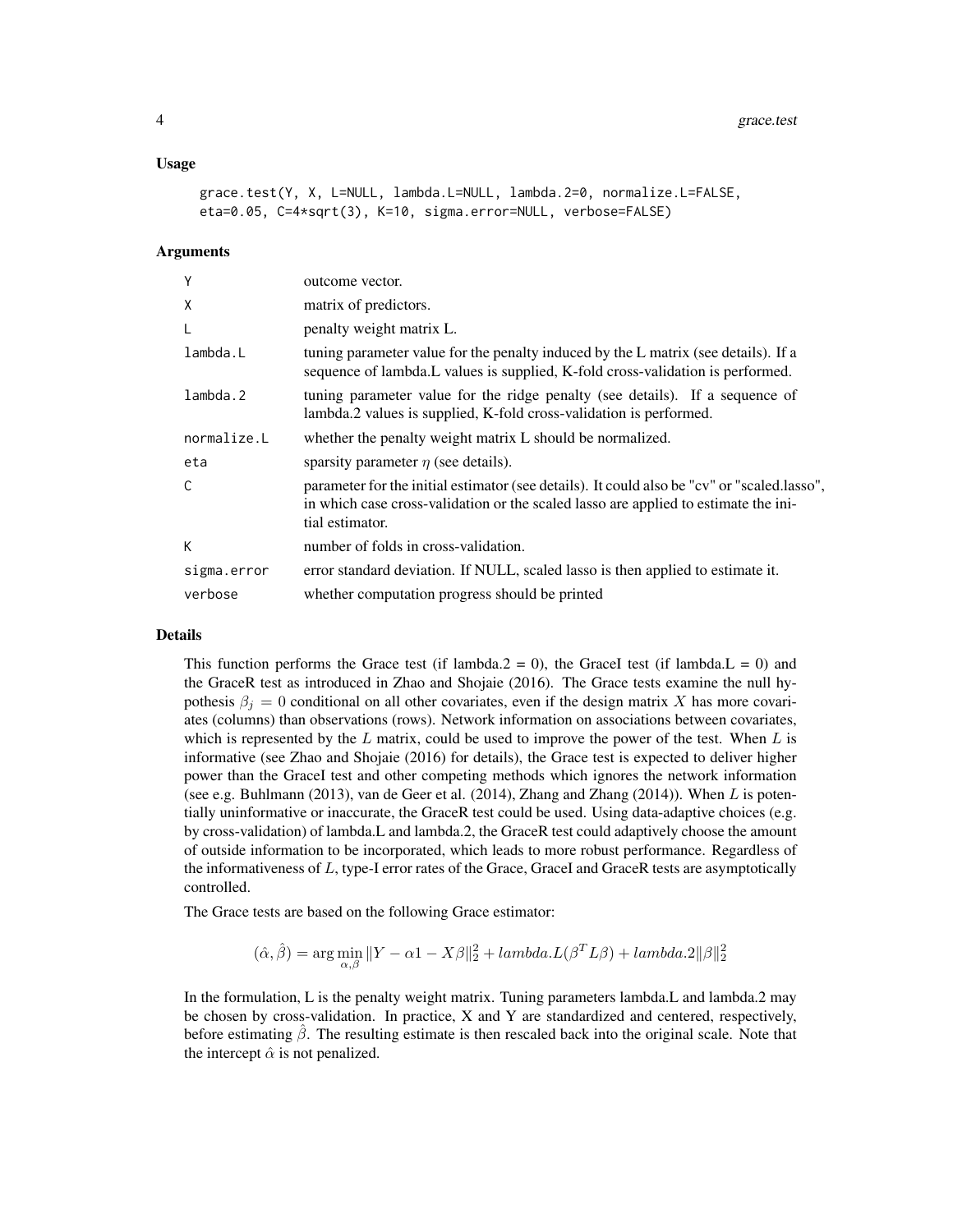To perform the Grace tests, the lasso initial estimator is calculated using lasso tuning parameter  $\sigma_{\epsilon} C \sqrt{\log(p)/n}$ . The Grace test requires C to be larger than  $2\sqrt{2}$ .  $\sigma_{\epsilon}$  is the error standard deviation, which is estimated using the scaled lasso (Sun and Zhang, 2012).

 $\eta$  < 0.5 is the sparsity parameter of  $\beta$ , which controls the level of bias correction. It is assumed that the number of nonzero elements in  $\beta$ ,  $s = o([n/\log(p)]^{\eta})$ . This parameter is usually unknown. Using larger values of  $\eta$  leads to more conservative results.

#### Value

An R 'list' with elements:

| intercept  | fitted intercept.                                                                                                                                                                                                                                                                                                                                                                                                                                                      |
|------------|------------------------------------------------------------------------------------------------------------------------------------------------------------------------------------------------------------------------------------------------------------------------------------------------------------------------------------------------------------------------------------------------------------------------------------------------------------------------|
| beta       | fitted regression coefficients.                                                                                                                                                                                                                                                                                                                                                                                                                                        |
| pvalue     | p-values based on the Grace tests.                                                                                                                                                                                                                                                                                                                                                                                                                                     |
| group.test | function to perform the group test, with the null hypothesis being that all the<br>regression coefficients in the group equal zero. The argument of this function<br>needs to be an index vector of variables. There is an optimal second argument,<br>which specifies whether the group test should be performed based on the "holm"<br>procedure (default), or based on the "max" test statstic. The output is the p-value<br>of the group test. See examples below. |

#### Author(s)

Sen Zhao

# References

Li, C., and Li, H. (2008). Network-constrained regularization and variable selection for analysis of genomic data. Bioinformatics, 24, 1175-1182.

Sun, T., and Zhang, C.-H. (2012). Scaled sparse linear regression. Biometrika, 99, 879-898.

Buhlmann, P. (2013). Statistical significance in high-dimensional linear models. Bernoulli, 19, 1212-1242.

van de Geer, S., Buhlmann, P., Rotiv, Y., and Dezeure, R. (2014). On asymptotically optimal confidence regions and tests for high-dimensional models. The Annals of Statistics, 42, 1166-1202.

Zhang, C.-H., and Zhang, S.S. (2014). Confidence intervals for low dimensional parameters in high dimensional linear models. Journal of the Royal Statistical Society: Series B, 76, 217-242.

Zhao, S., and Shojaie, A. (2016). A signifiance test for graph-constrained estimation. Biometrics, 72, 484-493.

#### Examples

```
set.seed(120)
n < - 100p \le -200L \le - matrix(0, nrow = p, ncol = p)
for(i in 1:10){
```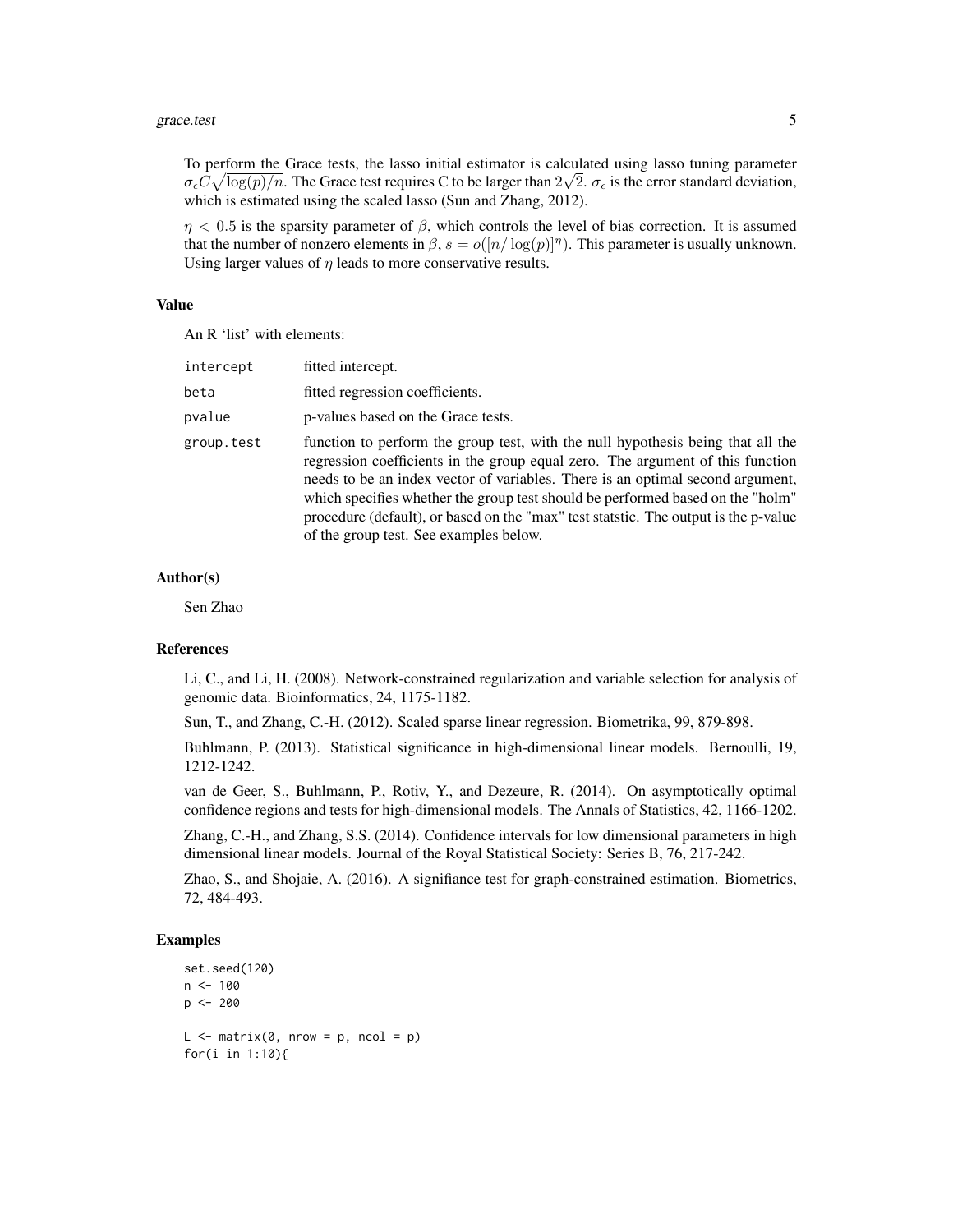```
L[((i - 1) * p / 10 + 1), ((i - 1) * p / 10 + 1):(i * (p / 10))] \leftarrow -1}
diag(L) <-0ind <- lower.tri(L, diag = FALSE)
L[ind] <- t(L)[ind]diag(L) <- -rowSums(L)
beta <- c(rep(1, 10), rep(0, p - 10))
Sigma \le solve(L + 0.1 \star diag(p))
sigma.error <- sqrt(t(beta) %*% Sigma %*% beta) / 2
X \leq -m \text{wronom}(n, mu = rep(0, p), Signa = Signa)Y \leftarrow c(X %* % beta + rnorm(n, sd = sigma_error))grace.test.result <- grace.test(Y, X, L, lambda.L = c(0.08, 0.12),
                                 lambda.2 = c(0.08, 0.12)mean(grace.test.result$pvalue[beta == 0] < 0.05)
grace.test.result$group.test(1:2)
grace.test.result$group.test(3:50)
grace.test.result$group.test(11:100)
grace.test.result$group.test(1:5, method = "max")
grace.test.result <- grace.test(Y, X, L, lambda.L = 0.08,
                                 lambda.2 = 0.08, C = "cv")mean(grace.test.result$pvalue[beta == 0] < 0.05)
```
graceI.test *Graph-Constrained Hypothesis Testing Procedure*

# Description

Test for the association between Y and each column of X using the GraceI test based on Zhao and Shojaie (2016).

# Usage

```
graceI.test(Y,X,lambda.2,eta=0.05,C=4*sqrt(3),K=10,sigma.error=NULL,verbose=FALSE)
```
#### Arguments

|          | outcome vector.                                                                                                                                    |
|----------|----------------------------------------------------------------------------------------------------------------------------------------------------|
| X        | matrix of predictors.                                                                                                                              |
| lambda.2 | tuning parameter value for the ridge penalty (see details). If a sequence of<br>lambda.2 values is supplied, K-fold cross-validation is performed. |
| eta      | sparsity parameter $\eta$ (see details).                                                                                                           |

<span id="page-5-0"></span>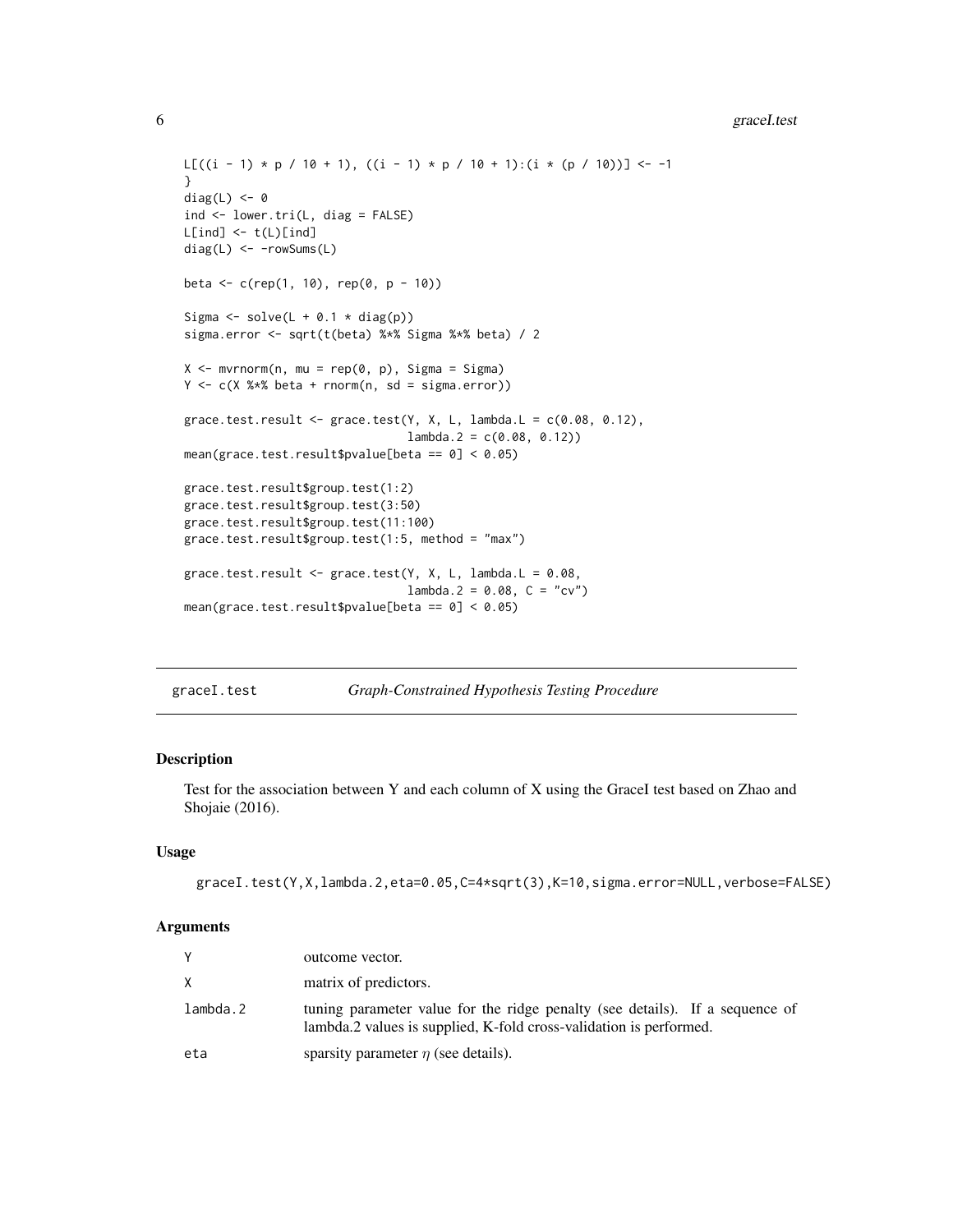#### graceI.test 7

| C           | parameter for the initial estimator (see details). It could also be "cv" or "scaled.lasso",<br>in which case cross-validation or the scaled lasso are applied to estimate the ini-<br>tial estimator. |
|-------------|-------------------------------------------------------------------------------------------------------------------------------------------------------------------------------------------------------|
| K.          | number of folds in cross-validation.                                                                                                                                                                  |
| sigma.error | error standard deviation. If NULL, scaled lasso is then applied to estimate it.                                                                                                                       |
| verbose     | whether computation progress should be printed.                                                                                                                                                       |

# Details

This function performs the GraceI test. See the documentation for grace.test.

#### Value

An R 'list' with elements:

| intercept  | fitted intercept.                                                                                                                                                                                                                                                                                                                                                                                                                                                      |
|------------|------------------------------------------------------------------------------------------------------------------------------------------------------------------------------------------------------------------------------------------------------------------------------------------------------------------------------------------------------------------------------------------------------------------------------------------------------------------------|
| beta       | fitted regression coefficients.                                                                                                                                                                                                                                                                                                                                                                                                                                        |
| pvalue     | p-values based on the Grace tests.                                                                                                                                                                                                                                                                                                                                                                                                                                     |
| group.test | function to perform the group test, with the null hypothesis being that all the<br>regression coefficients in the group equal zero. The argument of this function<br>needs to be an index vector of variables. There is an optimal second argument,<br>which specifies whether the group test should be performed based on the "holm"<br>procedure (default), or based on the "max" test statstic. The output is the p-value<br>of the group test. See examples below. |

### Author(s)

Sen Zhao

# References

Li, C., and Li, H. (2008). Network-constrained regularization and variable selection for analysis of genomic data. Bioinformatics, 24, 1175-1182.

Sun, T., and Zhang, C.-H. (2012). Scaled sparse linear regression. Biometrika, 99, 879-898.

Buhlmann, P. (2013). Statistical significance in high-dimensional linear models. Bernoulli, 19, 1212-1242.

van de Geer, S., Buhlmann, P., Rotiv, Y., and Dezeure, R. (2014). On asymptotically optimal confidence regions and tests for high-dimensional models. The Annals of Statistics, 42, 1166-1202.

Zhang, C.-H., and Zhang, S.S. (2014). Confidence intervals for low dimensional parameters in high dimensional linear models. Journal of the Royal Statistical Society: Series B, 76, 217-242.

Zhao, S., and Shojaie, A. (2016). A signifiance test for graph-constrained estimation. Biometrics, 72, 484-493.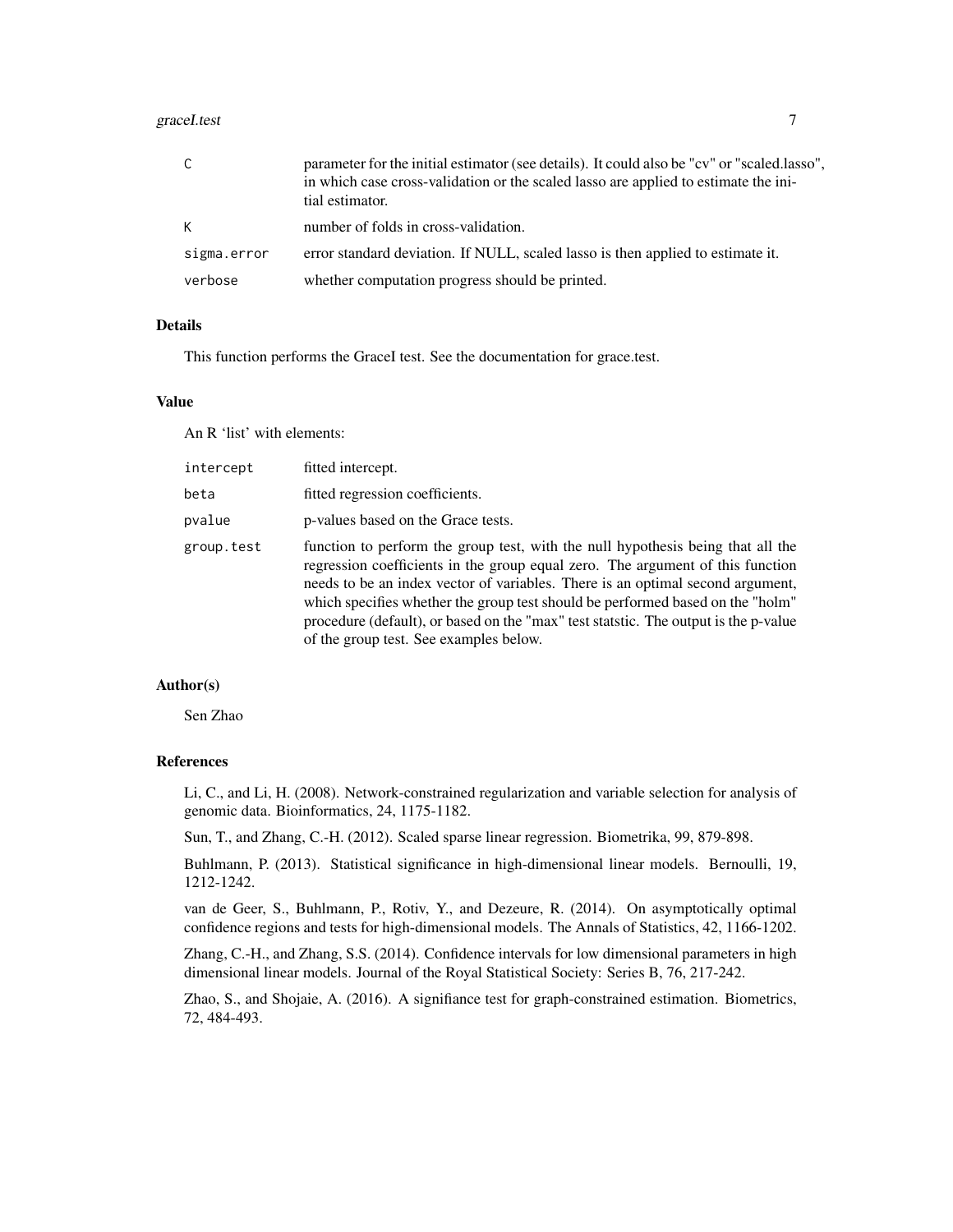<span id="page-7-0"></span>

# Description

This function builds the graph Laplacian matrix from an adjacency matrix.

# Usage

```
make.L(adj,normalize.Laplacian=FALSE)
```
# Arguments

adj adjacency matrix of the graph.

normalize.Laplacian

whether the graph Laplacian matrix should be normalized to make all diagonal entries equal to 1. Grace test with the normalized Laplacian matrix is more powerful in identifying hub-covariates.

# Value

A matrix object of the graph Laplacian matrix.

### Author(s)

Sen Zhao